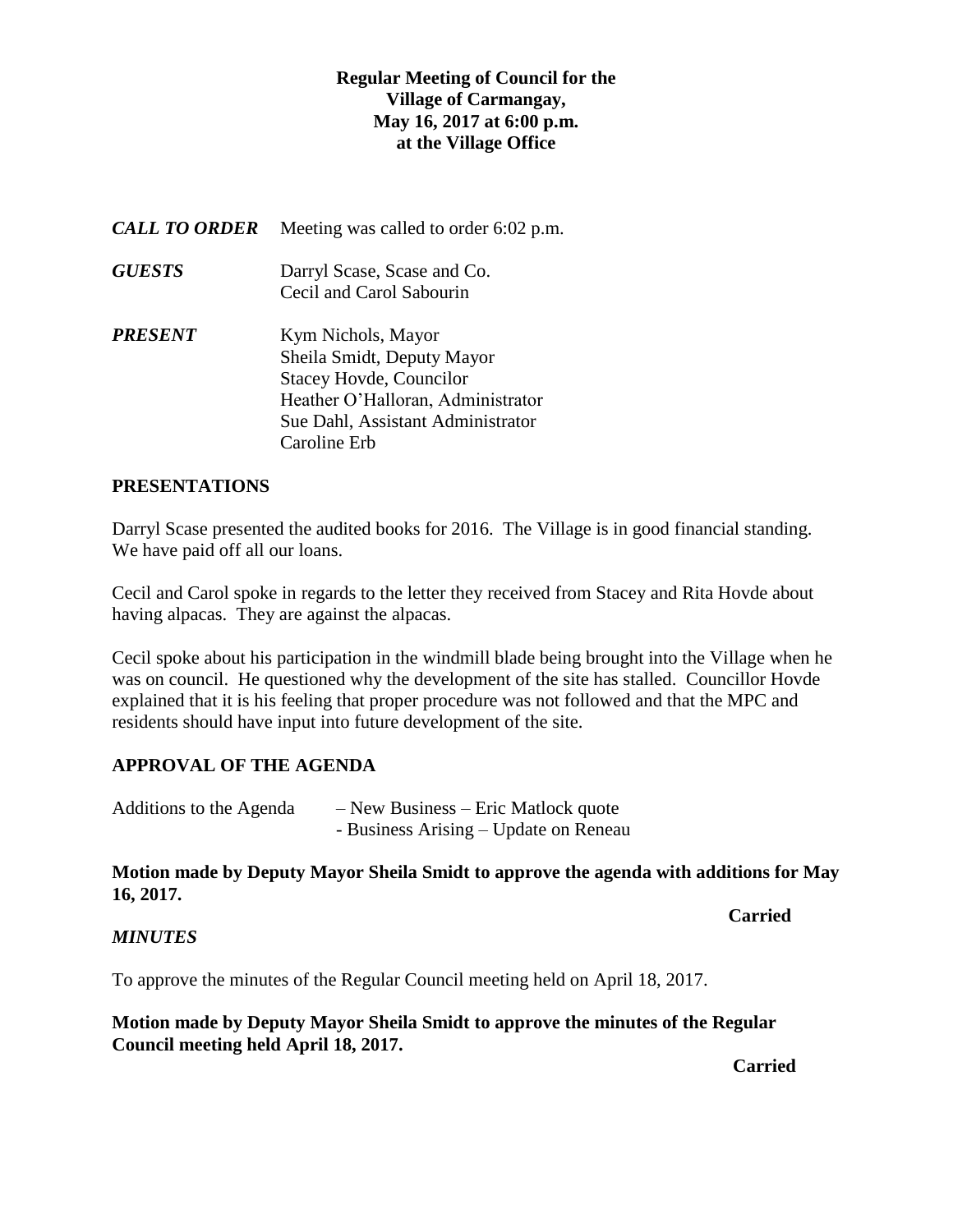**Regular Council Meeting May 16, 2017 Page 2**

#### *PUBLIC WORKS REPORT*

Landscaping and seeding on Elmore Street is done, may need a bit more work depending on how the grass come in. Watering on Elmore Street continues, depending on rain. Mowing has started full force. Hauled some garbage from the old fire hall. Began to haul some garbage for the community cleanup for people who had to put out their garbage in advance of the actual day. The lift station had a major backup. Opened and closed a site at the cemetery.

## *BUSINESS ARISING FROM THE MINUTES*

a) Update on Reneau – Trial for theft of water and sewer was held on May  $26<sup>th</sup>$  against William Reneau. Vulcan RCMP, Vulcan County Peace Officer, Heather, Tex, and Scott were all subpoenaed to testify against Mr. Reneau. He was found guilty on all charges. No word on the financial remuneration to the Village.

#### *ADMINISTRATOR REPORT*

Only one assessment change was received from the assessor. The office has not received any complaints in regards to the values. The census forms were mailed out. So far, exactly half have been returned. Administration looked into whether the Village can enter a property and remove unsightly items, and we cannot without a court order. Rhodes Electric was here and has sent in a quote to redo the lighting in the office and post office.

## **Motion made by Councillor Stacey Hovde to have Administration research realtors for Council to choose from to list Village owned residential lots.**

**Carried**

# *FINANCIAL REPORTS*

Approval for accounts payable for May 2017.

Approval of monthly statement for May 2017.

# **Motion made by Councillor Stacey Hovde to accept the financial reports for May 2017.**

**Carried**

#### *NEW BUSINESS*

a) McFarland Trail – The library is interested in applying for a recreation grant to revive the McFarland Trail with new gravel and replacing the signage. Quotes have been acquired and further investigation will follow.

b) Summer Schedule – In previous years, council has entertained the idea of not having a meeting in either July or August. Neither Deputy Mayor Smidt nor Councillor Hovde feels this is necessary.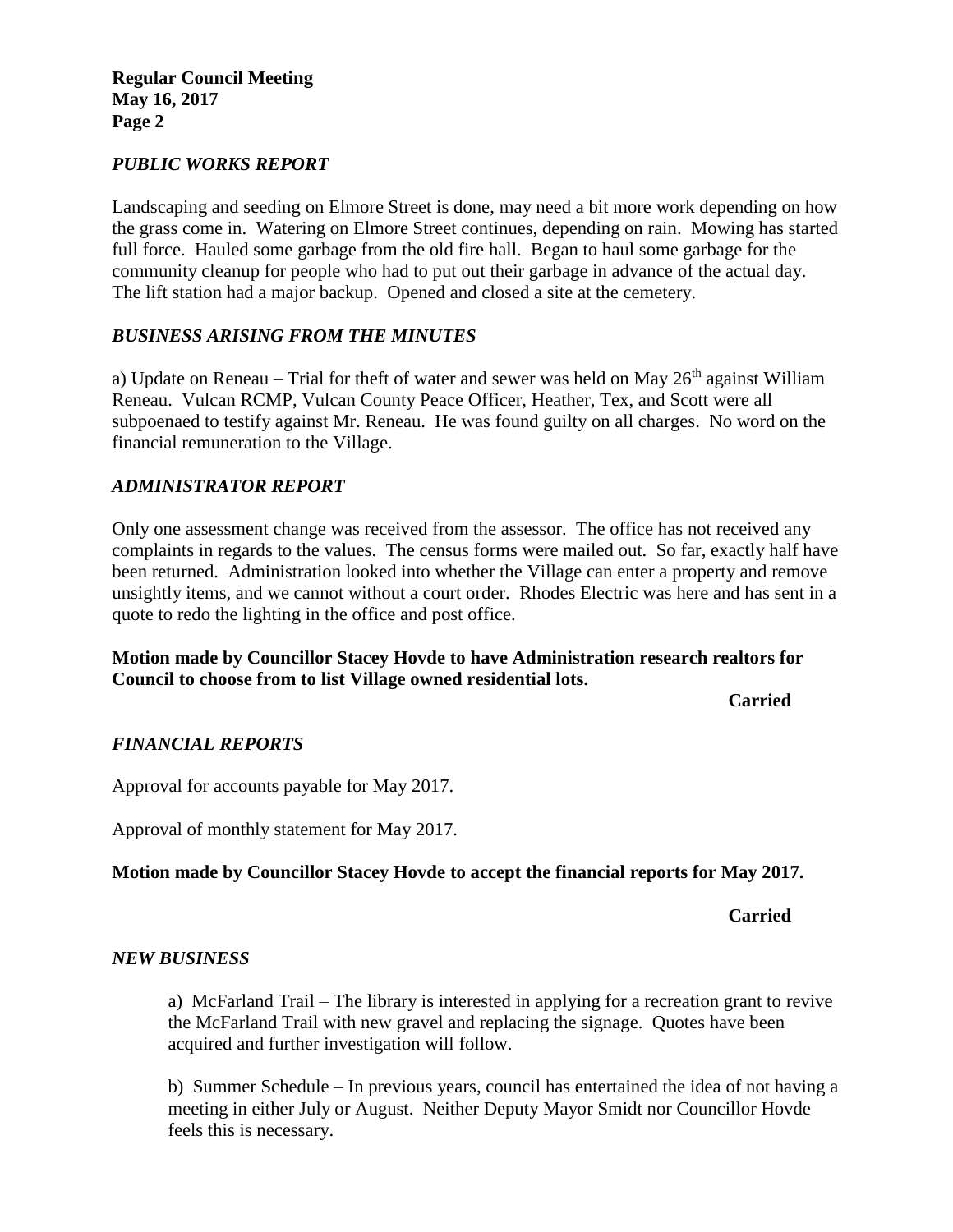c) Operating facility – To send the financial statements to ATB to explore the option of the Village obtaining an operating line of credit.

# **Motion made by Councillor Stacey Hovde to send the audited financial statements to ATB Carried**

d) Accept and sign financial statements – Scase presented the audited books.

#### **Motion made by Deputy Sheila Smidt to accept and sign the financial statements. Carried**

# **Motion made by Councillor Stacey Hovde to engage Scase and Company for 2017. Carried**

e) Final budget date – a date must be set to read and sign the 2017 tax bylaw. Usually held around the end of May. Discussion. Decided to hold on May  $30<sup>th</sup>$  at 10am.

## **Councillor Stacey Hovde excused himself from the meeting due to pecuniary interest at 7:53pm.**

f) Hovde letter – Stacey Hovde and his family have purchased Village property near the entrance of the Village and have asked permission to put 3 alpacas on the land. They gave letters to the neighbors and gave a copy of the letter to the office stating their intention.

Bylaw 646 regulates the keeping of wild or domestic animals or poultry within the Village limits.

## **Motion made by Deputy Mayor Sheila Smidt to uphold Bylaw 646 in the keeping of wild or domestic animals or poultry in the Village of Carmangay in regards to the letter received by Stacey and Rita Hovde.**

**Carried** 

Administration will draft a letter to Stacey and Rita Hovde saying that at this time, we cannot allow your request. However we will be revisiting our Bylaw 646.

# **Councillor Stacey Hovde returned to the meeting at 8:11pm.**

g) Martens letter – Isabella Martens wrote a letter to the Village requesting permission to be allowed two female bunnies.

Bylaw 646 regulates the keeping of wild or domestic animals or poultry within the Village limits.

**Motion made by Deputy Mayor Sheila Smidt to uphold Bylaw 646 in the keeping of wild or domestic animals or poultry in the Village of Carmangay in regards to the letter received by Isabella Martens.**

**1 in favor 2 opposed**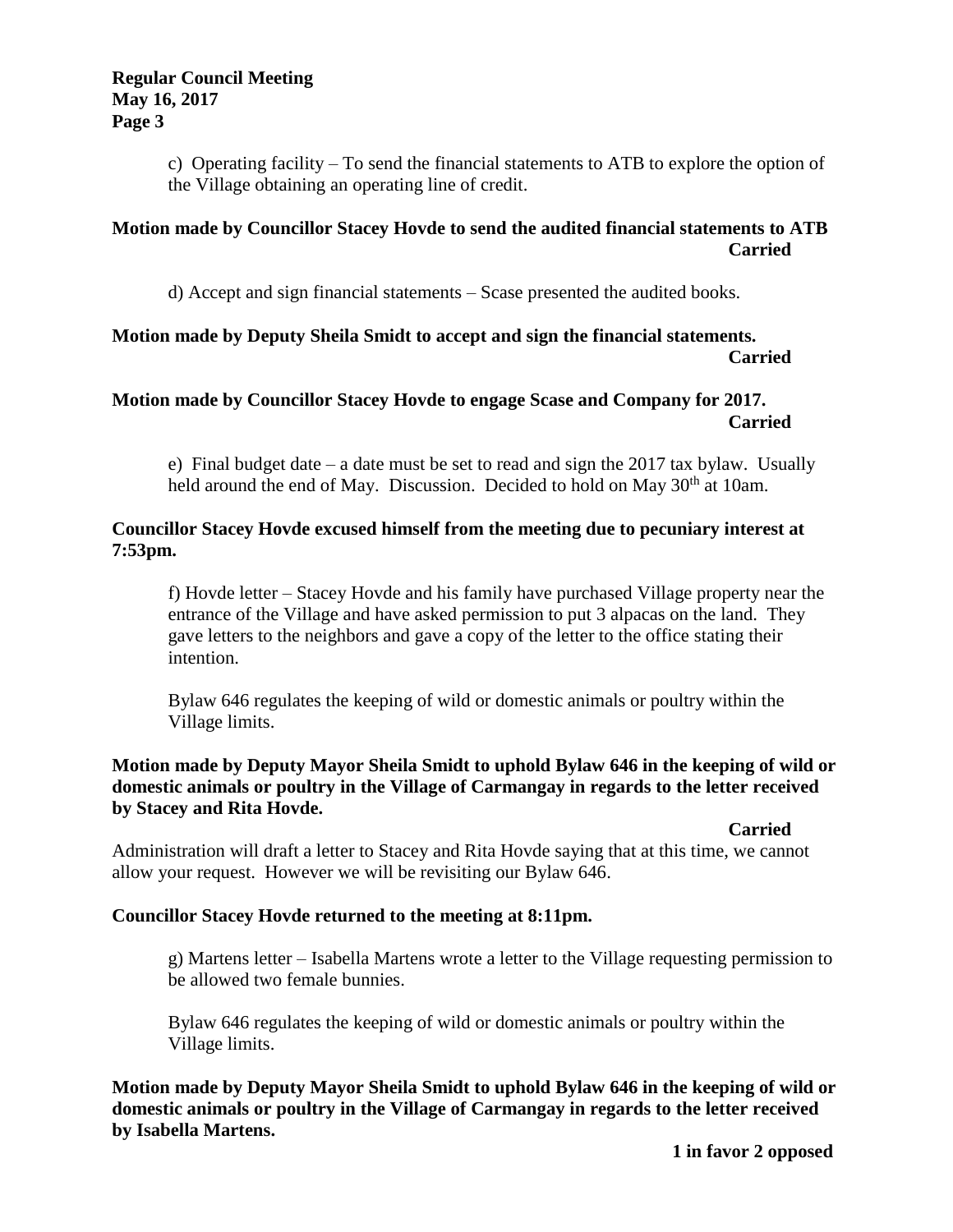## **Regular Council Meeting May 16, 2017 Page 4**

Administration will draft a letter to Isabella saying that at this time, we cannot allow your request. However we will be revisiting our Bylaw 646.

h) Extension on Emergency Grant – We received a grant last year that was to be used by June of this year. We can extend this until November 2017.

#### **Motion made by Deputy Mayor Sheila Smidt to apply for an extension on the Emergency Grant funds.**

**Carried**

i) MSI grant extension – MSI grant funding has been extended by 2 years. We need to sign the extension letter.

## **Motion made by Councillor Stacey Hovde to sign the MSI extension letter.**

**Carried**

j) Matlock quote – Eric Matlock gave the Village some quotes from Shawnee Excavating for digging in the waterline to his property. Administration will confirm with Shawnee that a 4 inch line will support additional future tie-ins.

#### *REPORTS*

**a) ORRSC** No report

# **b) MARQUIS**

See report – page 6

#### **c) VULCAN DISTRICT SOLID WASTE**

Auditor report – books were good. New signs at our recycle bin using pictures instead of wording.

**d) CARMANGAY AND DISTRICT LIBRARY BOARD** See report – page 7

# **e) SUBDIVISION APPEAL BOARD**

Denny &Wendy Johnson mobile home development – decision upheld by appeal board

**f) FCSS**  See report – page 8

**g) HALL BOARD** Meeting May 22?

**h) SOUTHGROW**

See report – page 9